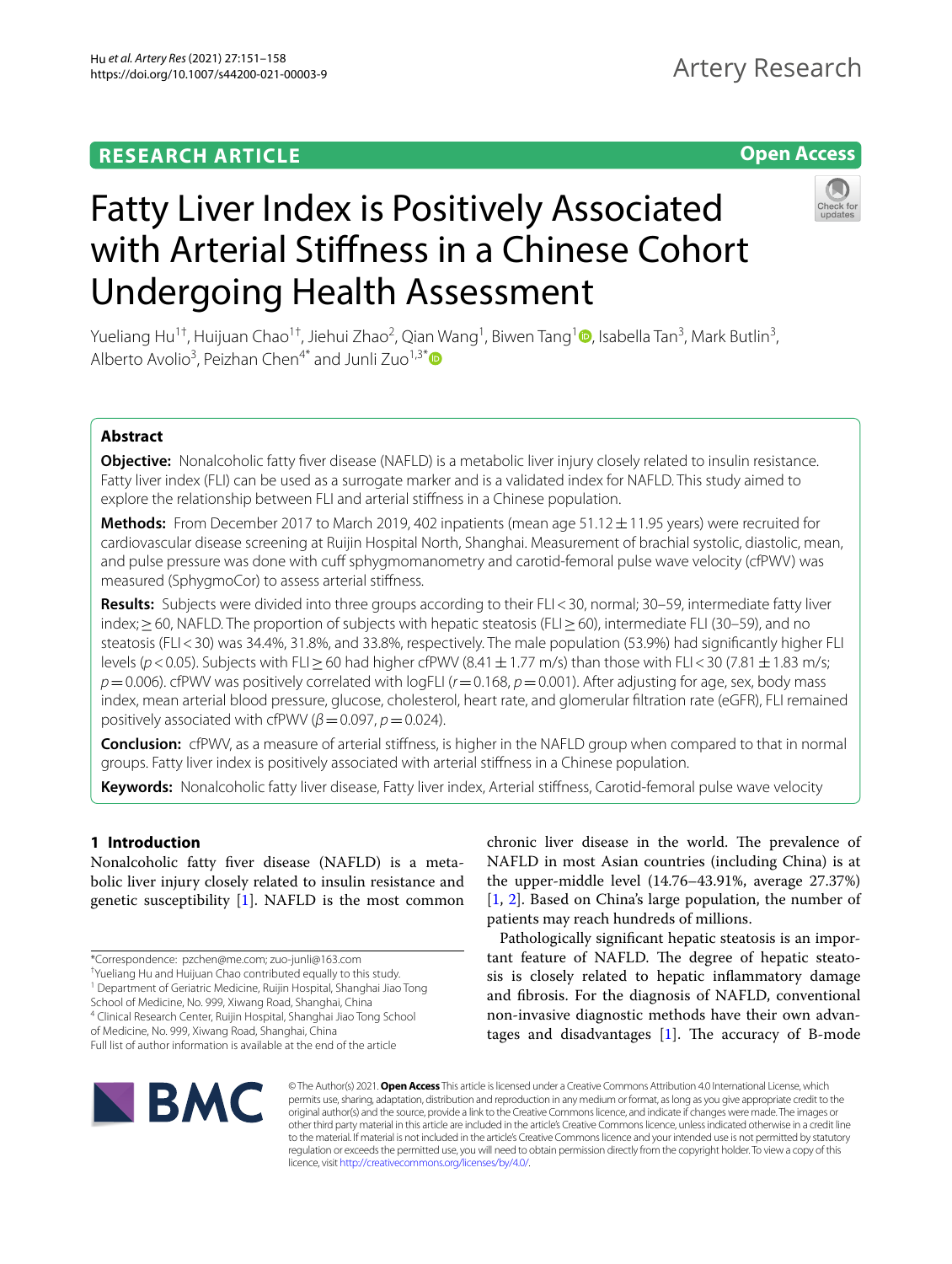ultrasound, X-ray computed tomography (CT), and magnetic resonance imaging (MRI) is similar and slightly lower. Controlled attenuation parameter (CAP) can accurately distinguish mild, moderate, and severe hepatic steatosis, but it is easier to overestimate the degree of hepatic steatosis. Magnetic resonance spectroscopy (MRS) is highly accurate, but costly and difficult to popularize. Fatty liver index (FLI) uses a combination of body mass index (BMI), waist circumference, serum triglyceride, and *γ*-glutamyl transferase (GGT) levels and can be used as an alternative tool for imaging diagnosis of fatty liver. It has the advantage of being non-invasive and convenient. Studies have confrmed that FLI has an acceptable capability of predicting the occurrence of new cases of NAFLD [\[3](#page-7-0)].

Pulse wave velocity (PWV) has been widely used as a non-invasive measure of arterial stifness to predict cardiovascular adverse events and all-cause mortality in unselected populations  $[4, 5]$  $[4, 5]$  $[4, 5]$  $[4, 5]$  $[4, 5]$ . This study used FLI to screen and diagnose NALFD in Chinese participants, as well as to examine the impact of NAFLD on early cardiovascular risk indicators such as PWV. We aimed to explore the relationship between FLI and arterial stifness in a Chinese population. We hoped to provide new tools for screening cardiovascular risk in Chinese NAFLD patients.

# **2 Materials and Methods**

# **2.1 Study Participants**

From December 2017 to March 2019, a total of 402 undergoing health assessment (mean age  $51.12 \pm 11.95$  years) were recruited from the Ruijin Hospital North Afliated to Shanghai Jiaotong University School of Medicine. Inclusion criteria were subjects aged>30 years and the absence of pregnancy. The exclusion criteria were  $(1)$ excessive alcohol intake (alcohol consumption >  $14 \text{ g}/$ week for men and>7 g/week for women); (2) secondary causes of steatosis (e.g., corticosteroid use, gastric bypass surgery); (3) seropositive for hepatitis B surface antigen or anti-hepatitis C virus antibody; (4) underlying genetic or metabolic diseases infuencing the liver, such as Wilson's disease, alpha 1-antitrypsin defciency, genetic hemochromatosis, and autoimmune diseases; (5) missing data for tFLI; (6) use of medications associated with fatty liver within the past 3 months.

The study protocol was reviewed and approved by the Ethics Committee of Ruijin Hospital, Shanghai Jiao Tong

University School of Medicine. All subjects provided written informed consent.

## **2.2 Data Collection**

All subjects participated in a demographic survey, physical examination, and blood tests. The demographic survey assessed the history of systemic or genetic diseases, medical history, family disease history, and alcohol intake. The physical examination evaluated and checked blood pressure, body weight, body height, and waist girth (circumference). BMI  $(kg/m<sup>2</sup>)$  was calculated as weight (kg) divided by squared height (m). Body weight was measured on a calibrated balance to the nearest 0.1 kg while subjects wore minimum clothing and without shoes. Height was measured using a wall-mounted stadiometer to the nearest 0.5 cm without shoes. Waist circumference (WC) was measured at the midpoint between the lowest rib margin and the iliac crest with the subject standing and at the maximum point of normal expiration using an upstretched tape measure and recorded to the nearest 0.1 cm. Blood pressure measurements were obtained in 12-h fasting individuals in a seated position in the morning (7–9 a.m.) using a standard manual sphygmomanometer after a 10-min rest. The retained values were the average of the two readings (left and right arm). The mean arterial pressure (MAP) was calculated as  $(PDP) + ((PSP - PDP)/3)$ . Pulse pressure (PP) was calculated as the difference between PSP and PDP.

Blood samples were obtained from each participant during the study by the same team of trained nurses and using the same equipment after 12–14 h of overnight fasting using a Hitachi automatic analyzer 7600 (Hitachi Corp., Tokyo, Japan). Blood tests included complete blood cell count; liver biochemistry test, including aspartate aminotransferase (AST), alanine aminotransferase (ALT), and GGT; renal biochemistry test including serum creatinine (Cr) and serum uric acid (UA); fasting sugar (FBG); lipid profles, including serum total cholesterol (TC), high-density lipoprotein cholesterol (LDL-C), low-density lipoprotein cholesterol (LDL-C), and triglycerides (TG). The HBV antigens were determined using an E-170 assay (Roche, Mannheim, Germany).

The FLI was estimated using the algorithm which was reported by  $[6, 7]$  $[6, 7]$  $[6, 7]$ . The formula of FLI was as follows:

$$
FLI = (e^{(0.953 \times \ln(TG) + 0.139 \times \text{BMI} + 0.718 \times \ln(\text{GGT}) + 0.053 \times \text{WC} - 15.745)})
$$
  

$$
/(1 + e^{(0.953 \times \ln(TG) + 0.139 \times \text{BMI} + 0.718 \times \ln(\text{GGT}) + 0.053 \times \text{WC} - 15.745)}) \times 100,
$$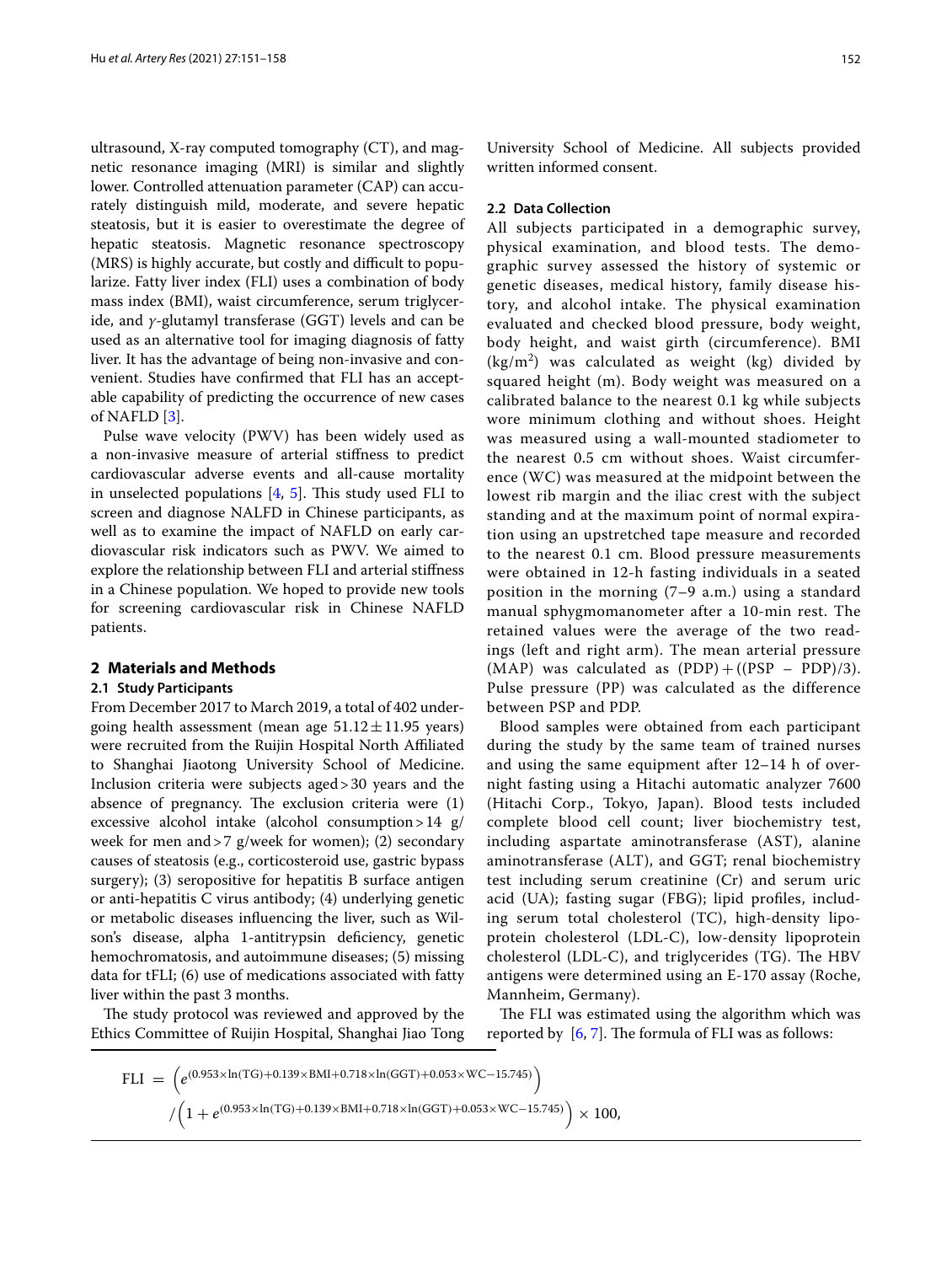where TG denotes TGs (mg/dL), GGT is *γ*-glutamyl transferase (U/L), and WC is the waist circumference (cm).

FLI was used for hepatic steatosis evaluation and was expressed as a value ranging from 0 to 100. FLI values were classified into three categories: <30, 30–59, and  $\geq$  60 [[6\]](#page-7-3). FLI values of <30 and  $\geq$  60 would rule out and confrm the presence of hepatic steatosis, respectively.

Patients fasted overnight, and no cafeine beverage or smoking was allowed within 3 h of the measurement. cfPWV was measured using the delay between the ECG and the tonometric signal registered consecutively at the carotid and femoral arteries. (SphygmoCor, AtCor Medical, Sydney, Australia). cfPWV was calculated as the ratio of path length to transit time using the subtraction method between the carotid and femoral sites of measurements and pulse transit time was calculated as a direct delay between the two waves  $[6]$  $[6]$ . The subtraction method is associated with a cut-of threshold of 10 m/s. Following the measurement of office blood pressure, the carotid and femoral arterial waveforms at the patient's right side were recorded by applanation tonometry sequentially a short time apart by trained investigators.

# **2.3 Statistical Analysis**

All analyses were performed using SPSS 24.0 for Windows (SPSS Inc., Chicago, IL, USA). A two-sided  $p < 0.05$ was considered statistically signifcant. Continuous variables are expressed as mean $\pm$ SD. One-way ANOVA analyses were used for comparisons across the three FLI groups. Pearson's coefficient correlation was used to assess the relations between logFLI and cfPWV, respectively. The relationships between the FLI and arterial stifness values of the participants were evaluated using univariate linear models. The multiple linear regression model was applied to determine whether the FLI was independently associated with arterial stifness in the participants adjusted for age, sex, body mass index, MAP, fasting blood glucose, total cholesterol, HR, and eGFR. Association between individual FLI with the presence of high cfPWV was assessed by means of logistic regression analysis with odds ratio (OR) calculation adjusted for confounding factors.

## <span id="page-2-0"></span>**Table 1** Characteristics of the study subjects

| <b>Characteristics</b>                     | <b>Total</b><br>$(n=402)$ | Men<br>$(n=240)$  | Women<br>$(n=162)$ | p value |
|--------------------------------------------|---------------------------|-------------------|--------------------|---------|
| Age, years                                 | $51.12 \pm 11.95$         | 49.86 ± 11.60     | 52.99 ± 12.26      | 0.010   |
| BMI/(kg/m <sup>2</sup> )                   | $25.50 \pm 4.00$          | $26.05 \pm 3.74$  | $24.69 \pm 4.23$   | 0.001   |
| Waist (cm)                                 | $90.46 \pm 10.67$         | $93.69 \pm 8.73$  | $85.48 \pm 11.32$  | < 0.001 |
| Glucose (mmol/L)                           | $5.76 \pm 1.78$           | $5.80 \pm 1.76$   | $5.68 \pm 1.81$    | 0.504   |
| Triglycerides (mmol/L)                     | $1.95 \pm 1.30$           | $2.15 \pm 1.41$   | $1.66 \pm 1.05$    | < 0.001 |
| Total cholesterol (mmol/L)                 | $4.91 \pm 1.04$           | $4.80 \pm 1.00$   | $5.08 \pm 1.10$    | 0.007   |
| LDL-C (mmol/L)                             | $3.27 \pm 0.80$           | $3.20 \pm 0.72$   | $3.38 \pm 0.88$    | 0.036   |
| HDL-C (mmol/L)                             | $1.19 \pm 0.44$           | $1.09 \pm 0.40$   | $1.35 \pm 0.45$    | < 0.001 |
| ALT (IU/L)                                 | $24(16-36)$               | 28 (19-38)        | $18(13-29)$        | 0.003   |
| AST (IU/L)                                 | $23(19-29)$               | $23(20-29)$       | $22(18-28)$        | 0.876   |
| $y$ -GT (IU/L)                             | $28(18-46)$               | $33(22-51)$       | $19(13-33)$        | < 0.001 |
| Creatinine (µmol/L)                        | $77.11 \pm 16.35$         | $84.37 \pm 16.42$ | $66.42 \pm 8.53$   | < 0.001 |
| eGFR (mL/min $\cdot$ 1.73 m <sup>2</sup> ) | $90.00 \pm 15.76$         | $91.32 \pm 17.02$ | 88.06 ± 13.50      | 0.043   |
| PSP (mmHg)                                 | 132.59 ± 17.99            | 133.19 ± 15.90    | 131.70 ± 20.72     | 0.415   |
| PDP (mmHg)                                 | 77.50 ± 12.33             | 78.64±11.95       | 75.82 ± 12.72      | 0.024   |
| PP (mmHg)                                  | 55.09 ± 13.07             | $54.55 \pm 11.91$ | $55.88 \pm 14.64$  | 0.320   |
| MAP (mmHg)                                 | $95.86 \pm 13.08$         | $96.82 \pm 12.16$ | $94.45 \pm 14.26$  | 0.074   |
| cfPWV                                      | $8.23 \pm 1.86$           | $8.33 \pm 1.88$   | $8.08 \pm 1.82$    | 0.187   |
| <b>HR</b>                                  | 70.37 ± 10.56             | 69.72 ± 9.97      | 71.34±11.33        | 0.132   |
| FLI                                        | $45(20 - 71)$             | 57 (33 - 77)      | $36(11-52)$        | < 0.001 |

Data are mean±SD, median and interquartile range or percentage as marked. *P* value: independent *t* test analysis of variance for numeric variables and chi-squared test for categoric variables

Abbreviations: *FLI* fatty liver index, *ALT* alanine transaminase, *AST* aspartate transaminase, *γ-GT* gamma-glutamyl-transferase, *BMI* body mass index, *HDL-C* high-density lipoprotein cholesterol, *LDL-C* low-density lipoprotein cholesterol, *PSP* peripheral systolic blood pressure, *PDP* peripheral diastolic blood pressure, *MAP* mean arterial pressure, *cfPWV* carotid-femoral pulse wave velocity, *eGFR* estimated glomerular fltration rate; *HR* heart rate, *PP* Pulse pressure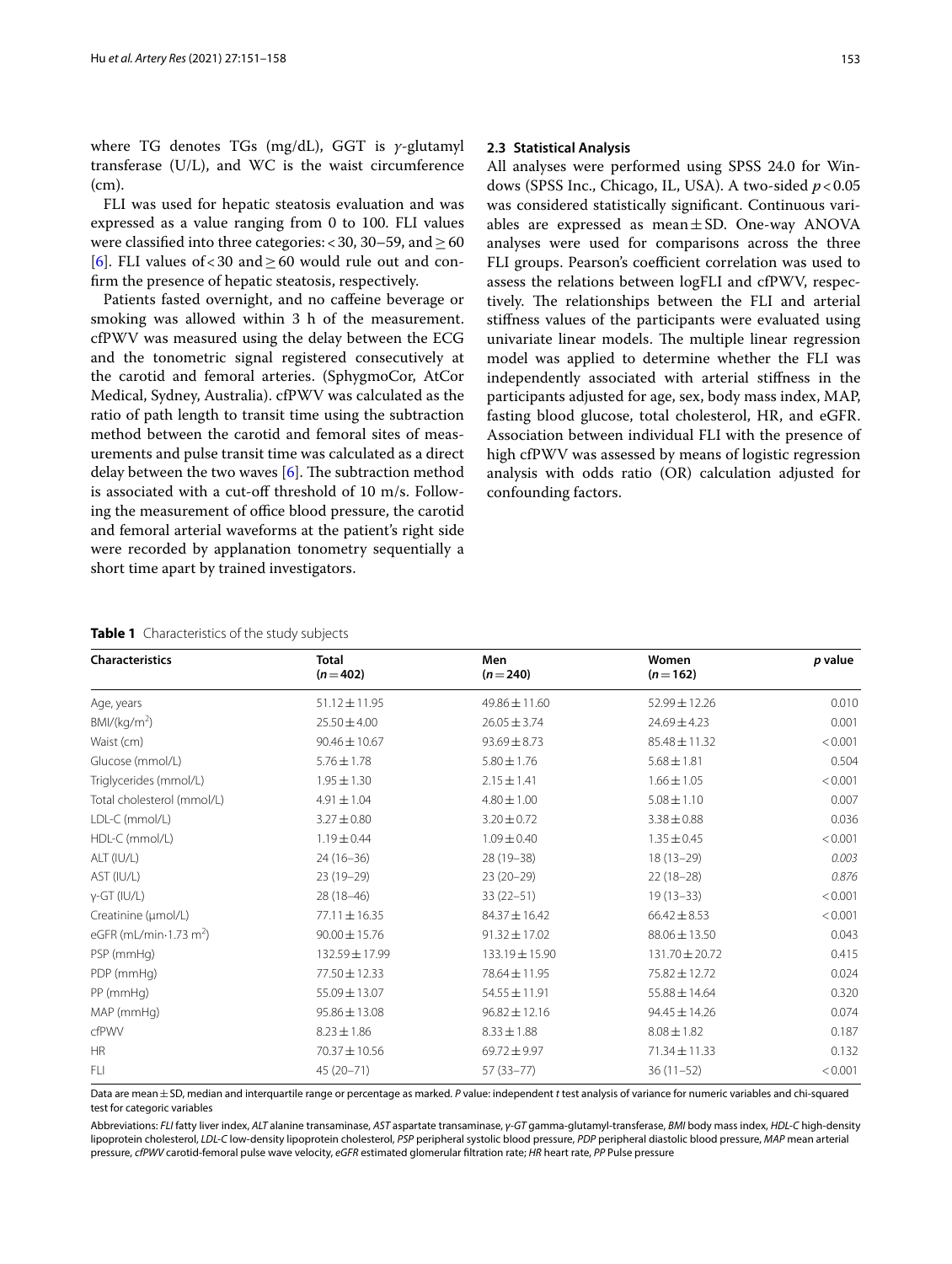# **3 Results**

Baseline characteristics of participants are shown in Table [1.](#page-2-0) Among the 402 subjects, 240 were male (59.3%). Mean age for males and females was  $49.86 \pm 11.60$  and  $52.99 \pm 12.26$  years, respectively. The male population had a signifcantly larger waist circumference, greater BMI, higher triglycerides, a lower total cholesterol driven by lower HDL-cholesterol, higher uric acid, higher creatinine, higher diastolic blood pressure, higher liver enzymes (ALT, and GGT), and higher FLI levels ( $p < 0.05$ ).

Table [2](#page-3-0) shows the baseline characteristics according to FLI category. The proportion of subjects with hepatic steatosis (FLI $\geq$  60), intermediate FLI (30– 59), and no steatosis (FLI < 30) was 34.4%, 31.8%, and 33.8%, respectively. A total of 138 (34.4%) subjects had NAFLD as assessed by FLI ( $>60$ ), and 136 (33.8%) subjects did not have NAFLD (FLI < 30). Subjects with  $FLI \geq 60$  were younger, they also had higher rates of unfavorable body composition (higher BMI and waist circumference; *p* < 0.001), higher fasting blood glucose  $(p=0.001)$ , higher uric acid  $(p<0.001)$ , higher creatinine  $(p < 0.001)$ , and their liver enzymes were more elevated than in the other groups (ALT, AST, and GGT;  $p < 0.001$ ). Subjects with FLI > 60 also had adverse lipid profle (higher levels of TG, higher levels of LDL cholesterol and lower values of HDL-cholesterol;  $p < 0.001$ ,  $p = 0.023$ , and  $p < 0.001$ , respectively). Moreover, subjects with  $FLI \geq 60$  had higher systolic (PSP) and diastolic (PDP) blood pressure than those with FLI < 30  $(p=0.001$  and  $p < 0.001$ , respectively). Finally, subjects with  $FLI \geq 60$  also had higher cfPWV than those with  $FLI < 30 (p = 0.006)$ .

Pearson's correlation (Table [3\)](#page-4-0) showed cfPWV and log-FLI were all positively correlated with BMI, waist, fasting blood glucose, triglycerides, creatinine, PSP, PDP, and MAP ( $p < 0.05$ ). There was a positive correlation between cfPWV and logFLI  $(r=0.168, p=0.001)$ . Using cfPWV as the independent continuous variable in multiple linear regression, age (*β*=0.505, *p*<0.001), FLI (*β*=0.126, *p*=0.003), and MAP ( $\beta$ =0.298, *p* <0.001) were all positively associated with cfPWV. After adjusting for confounding factors such as age, sex, body mass index, MAP, fasting blood glucose, total cholesterol, HR, and eGFR,

<span id="page-3-0"></span>

|  | <b>Table 2</b> Baseline characteristics of the subjects according to FLI categorical variables |  |  |  |
|--|------------------------------------------------------------------------------------------------|--|--|--|
|  |                                                                                                |  |  |  |

| <b>Characteristics</b>                     | <b>Total</b>      | <b>FLI categories</b> | p value            |                   |         |
|--------------------------------------------|-------------------|-----------------------|--------------------|-------------------|---------|
|                                            | $(n=402)$         | $<$ 30 (n = 136)      | $30-59(n=128)$     | $>60 (n=138)$     |         |
| Age, years                                 | $51.12 \pm 11.95$ | 51.27±13.48           | $53.28 \pm 11.51$  | 48.98 ± 10.36     | 0.013   |
| $BMI/(kq/m^2)$                             | $25.50 \pm 4.00$  | $22.29 \pm 2.52$      | $25.52 \pm 2.63$   | $28.65 \pm 3.73$  | < 0.001 |
| Waist (cm)                                 | $90.46 \pm 10.67$ | $81.10 \pm 8.47$      | $90.75 \pm 6.09$   | $99.41 \pm 7.78$  | < 0.001 |
| Glucose (mmol/L)                           | $5.76 \pm 1.78$   | $5.47 \pm 1.61$       | $5.68 \pm 1.31$    | $6.14 \pm 2.21$   | 0.002   |
| Triglycerides (mmol/L)                     | $1.95 \pm 1.30$   | $1.19 \pm 0.45$       | $1.76 \pm 0.84$    | $2.88 \pm 1.60$   | < 0.001 |
| Total cholesterol (mmol/L)                 | $4.91 \pm 1.04$   | $4.80 \pm 0.84$       | $4.89 \pm 1.09$    | $5.05 \pm 1.15$   | 0.129   |
| LDL-C (mmol/L)                             | $3.27 \pm 0.80$   | $3.13 \pm 0.78$       | $3.29 \pm 0.80$    | $3.38 \pm 0.77$   | 0.043   |
| HDL-C (mmol/L)                             | $1.19 \pm 0.44$   | $1.33 \pm 0.47$       | $1.18 \pm 0.43$    | $1.07 \pm 0.38$   | < 0.001 |
| ALT (IU/L)                                 | $24(16-36)$       | $15(12-21)$           | $26(19-35)$        | $34.5(24 - 47)$   | < 0.001 |
| AST (IU/L)                                 | $23(19-29)$       | $20(17-24)$           | $24(20-29)$        | $25(20-33)$       | < 0.001 |
| $y$ -GT (IU/L)                             | $28(18-46)$       | $16(13-22)$           | $27(21-39)$        | $47(32 - 66)$     | < 0.001 |
| Creatinine (µmol/L)                        | $77.11 \pm 16.35$ | 71.93 ± 12.42         | 78.98 ± 14.22      | $80.56 \pm 20.07$ | < 0.001 |
| eGFR (mL/min $\cdot$ 1.73 m <sup>2</sup> ) | $90.00 \pm 15.76$ | $90.91 \pm 13.31$     | 86.99 ± 13.72      | 91.89±19.12       | 0.030   |
| PSP (mmHg)                                 | 132.59 ± 17.99    | 128.05 ± 19.40        | $135.05 \pm 16.72$ | 134.78 ± 16.92    | 0.001   |
| PDP (mmHg)                                 | 77.50 ± 12.33     | 72.95 ± 11.78         | 79.22 ± 12.57      | 80.40 ± 11.39     | < 0.001 |
| PP (mmHg)                                  | $55.09 \pm 13.07$ | 55.10±14.41           | $55.83 \pm 12.84$  | 54.38 ± 11.91     | 0.668   |
| MAP (mmHg)                                 | $95.86 \pm 13.08$ | $91.32 \pm 13.11$     | $97.83 \pm 12.72$  | $98.53 \pm 12.26$ | < 0.001 |
| cfPWV (m/s)                                | $8.23 \pm 1.86$   | $7.81 \pm 1.83$       | $8.49 \pm 1.91$    | $8.41 \pm 1.77$   | 0.005   |
| HR (bpm)                                   | 70.37 ± 10.56     | $69.40 \pm 11.21$     | $70.25 \pm 10.80$  | $71.45 \pm 9.60$  | 0.271   |
| FLI.                                       | $45(20 - 71)$     | $14(8-21)$            | $44(35-53)$        | 79 (70-87)        | < 0.001 |
| logFLI                                     | $1.53 \pm 0.38$   | $1.08 \pm 0.29$       | $1.64 \pm 0.09$    | $1.89 \pm 0.06$   | < 0.001 |

Data are mean±SD or percentage or median and interquartile range as marked. *P* value: independent *t* test analysis of variance for numeric variables and chi-squared test for categoric variables

Abbreviations: *FLI* fatty liver index, *ALT* alanine transaminase, *AST* aspartate transaminase, *γ-GT* gamma-glutamyl-transferase, *BMI* body mass index, *HDL-C* high-density lipoprotein cholesterol, *LDL-C* low-density lipoprotein cholesterol, *PSP* peripheral systolic blood pressure, *PDP* peripheral diastolic blood pressure, *MAP* mean arterial pressure, *cfPWV* carotid-femoral pulse wave velocity, *eGFR* estimated glomerular fltration rate, *HR* heart rate, *PP* Pulse pressure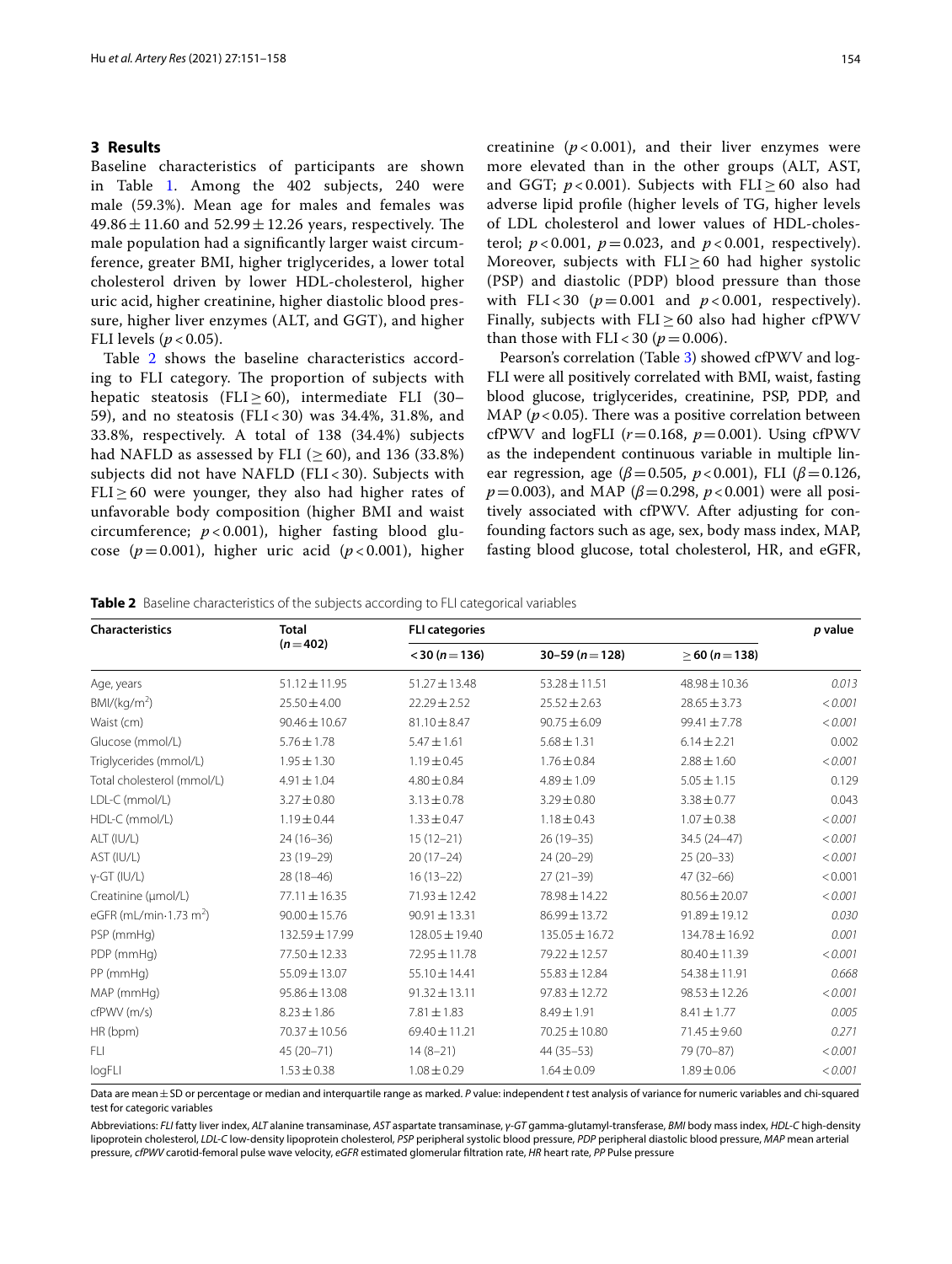<span id="page-4-0"></span>

| Variable                   | <b>PWV</b> |         | logFLI   |         |
|----------------------------|------------|---------|----------|---------|
|                            | r value    | p value | r value  | p value |
| Age, y                     | 0.503      | < 0.001 | $-0.040$ | 0.426   |
| $BMI/(kq/m^2)$             | 0.090      | 0.072   | 0.683    | < 0.001 |
| Waist (cm)                 | 0.133      | 0.007   | 0.779    | < 0.001 |
| Glucose (mmol/L)           | 0.193      | < 0.001 | 0.193    | < 0.001 |
| Triglyceride (mmol/L)      | 0.135      | 0.007   | 0.523    | < 0.001 |
| Total cholesterol (mmol/L) | $-0.051$   | 0.307   | 0.122    | 0.015   |
| LDL-C (mmol/L)             | $-0.060$   | 0.245   | 0.138    | 0.008   |
| HDL-C (mmol/L)             | $-0.049$   | 0.343   | $-0.351$ | < 0.001 |
| ALT (IU/L)                 | 0.010      | 0.847   | 0.454    | < 0.001 |
| AST (IU/L)                 | 0.043      | 0.391   | 0.213    | < 0.001 |
| γ-GT (IU/L)                | 0.107      | 0.032   | 0.454    | < 0.001 |
| Creatinine (µmol/L)        | 0.154      | 0.002   | 0.237    | < 0.001 |
| eGFR                       | $-0.207$   | < 0.001 | 0.019    | 0.701   |
| PSP (mmHg)                 | 0.450      | < 0.001 | 0.195    | < 0.001 |
| PDP (mmHg)                 | 0.254      | < 0.001 | 0.271    | < 0.001 |
| PP (mmHg)                  | 0.379      | < 0.001 | 0.013    | 0.794   |
| MAP (mmHg)                 | 0.402      | < 0.001 | 0.260    | < 0.001 |
| logFLI                     | 0.168      | 0.001   |          |         |
| PWV                        |            |         | 0.168    | 0.001   |

*FLI* fatty liver index, *ALT* alanine transaminase, *AST* aspartate transaminase, *GGT* gamma-glutamyl-transferase, *BMI* body mass index, *HDL-C* high-density lipoprotein cholesterol, *LDL-C* low-density lipoprotein cholesterol, *eGFR* estimated glomerular fltration rate, *PSP* peripheral systolic blood pressure, *PDP* peripheral diastolic blood pressure, *MAP* mean arterial pressure, *cfPWV* carotidfemoral pulse wave velocity

there was a positive association between FLI and cfPWV (*β*=0.097, *p*=0.024) (Table [4](#page-4-1)).

After adjusting for confounding variables, the OR of elevated cfPWV was not signifcantly higher with intermediate FLI or hepatic steatosis, compared those with  $FLI < 30$  (Table  $5$ ).

In the comparison of males and females in the each FLI groups, the cfPWV for females is signifcantly higher with increasing FLI category (Fig. [1](#page-5-1)).

# **4 Discussion**

Arterial stifness, endothelial dysfunction and early atherosclerosis are markers and independent predictors of cardiovascular disease. Many studies have shown that FLI is associated with early atherosclerosis [\[8](#page-7-5)[–10\]](#page-7-6) and endothelial dysfunction  $[11-14]$  $[11-14]$ . Clarification of the association between NAFLD and arterial stifness, with the involvement of NAFLD having an efect on cardiovascular disease will provide novel potentially diferent mechanisms for the prevention and treatment of NAFLD leading to cardiovascular events. NAFLD may cause cardiovascular disease in two ways [[1\]](#page-6-0). First, NALFD is a systemic sub-infammatory state. Acute or chronic <span id="page-4-1"></span>**Table 4** Linear regression analysis of associations between PWV and FLI

| Variable         | Standardized    | cfPWV (cm/s) |                 |       |
|------------------|-----------------|--------------|-----------------|-------|
|                  | $\beta$ -values | p value      | 95% CI          | $R^2$ |
| Model 1          |                 |              |                 | 0.379 |
| Age, years       | 0.505           | < 0.001      | 0.066-0.091     |       |
| FI I             | 0.126           | 0.003        | $0.003 - 0.014$ |       |
| MAP (mmHg)       | 0.298           | < 0.001      | $0.031 - 0.054$ |       |
| Model 2          |                 |              |                 | 0.379 |
| Age, years       | 0.502           | < 0.001      | 0.066-0.091     |       |
| FI I             | 0.118           | 0.005        | $0.002 - 0.013$ |       |
| MAP (mmHq)       | 0.301           | < 0.001      | $0.031 - 0.054$ |       |
| Model 3          |                 |              |                 | 0.380 |
| Age, years       | 0.483           | < 0.001      | $0.063 - 0.088$ |       |
| FI I             | 0.097           | 0.024        | $0.001 - 0.012$ |       |
| MAP (mmHg)       | 0.301           | < 0.001      | $0.031 - 0.054$ |       |
| Glucose (mmol/L) | 0.092           | 0.026        | $0.012 - 0.180$ |       |

Model 1 adjusting for age, sex, body mass index, MAP, HR, and eGFR

Model 2 adjusting for age, sex, body mass index, MAP, total cholesterol, HR, and eGFR

Model 3 adjusting for age, sex, body mass index, MAP, total cholesterol, glucose, HR, and eGFR

Abbreviations: *FLI* fatty liver index, *MAP* mean artery blood pressure, *cfPWV* carotid-femoral pulse wave velocity

systemic infammation may impair vascular endothelial function and worsen arterial function  $[15]$ . Hence, it is manifested as a signifcant correlation between FLI and PWV. Specifcally, FLI is a manifestation of the severity of NAFLD, and the change of PWV is the result of systemic disease of NAFLD. Second, NAFLD may cause insulin resistance and atherogenic dyslipidemia which is associated with chronic hyperglycemia and hyperinsulinemia. And these changes may increase the local activity of the renin–angiotensin–aldosterone system and the expression of the angiotensin type I receptor, leading to hyper-trophy of vascular wall and fibrosis [\[16](#page-7-10)].

The relationship between NAFLD and arterial stiffness may be mutually infuenced [[16\]](#page-7-10). NAFLD may accelerate the progression of arterial stifness and increased arterial stifness may result in a disruption of the hepatic artery bufer response that maintains metabolic homeostasis. This may lead NAFLD in the direction of advanced liver fbrosis [[17\]](#page-7-11).

This study found that subjects with NAFLD (FLI $\geq$ 60) had higher cfPWV than those with  $FLI < 30$ . In addition, we found that the intermediate fatty liver index group had higher age and blood pressure, which is the main dependency factor of cfPWV. Thus between groups 2 (FLI 30–60) and 3 (FLI $\geq$  60), the relationship seems absent. However, the quadratic FLI term was not found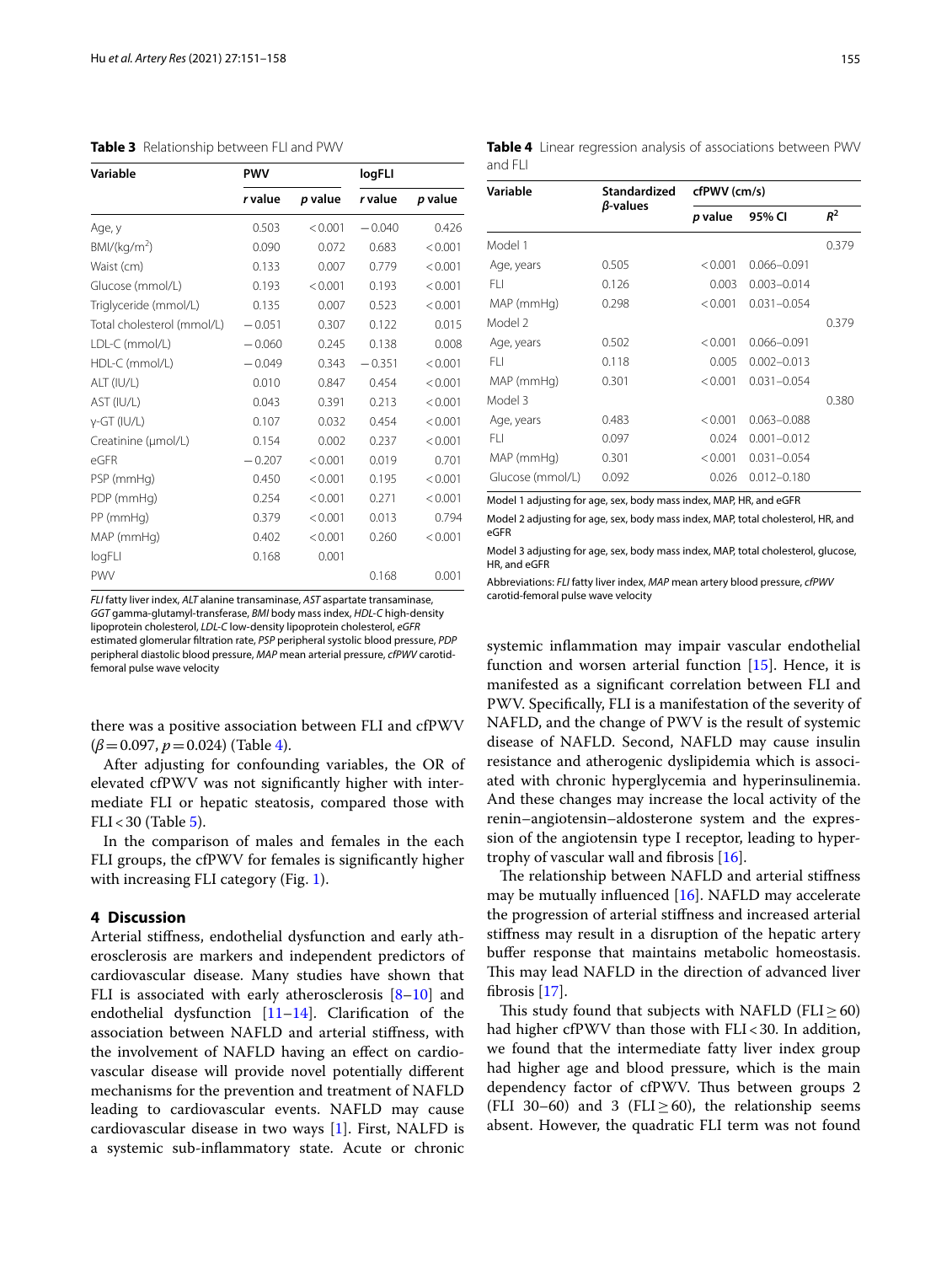<span id="page-5-0"></span>**Table 5** Odds ratios and 95% confdence intervals for increased PWV among subjects

|               | <b>FLI categories</b> | OR (95% CI)            | p value |
|---------------|-----------------------|------------------------|---------|
| Age $\leq$ 50 |                       |                        |         |
| Model 1       | $<$ 30 (n = 70)       | (Ref.)                 |         |
|               | $30 - 59$ (n = 57)    | $0.547(0.042 - 7.136)$ | 0.646   |
|               | $\geq$ 60 (n = 78)    | $0.791(0.249 - 2.519)$ | 0.692   |
| Model 2       | $<$ 30 (n = 70)       | (Ref.)                 |         |
|               | $30 - 59$ (n = 57)    | $0.544(0.045 - 6.529)$ | 0.631   |
|               | $\geq 60$ (n = 78)    | 1.031 (0.290-3.665)    | 0.963   |
| Model 3       | $<$ 30 (n $=$ 70)     | (Ref.)                 |         |
|               | $30 - 59$ (n = 57)    | $0.570(0.046 - 7.085)$ | 0.662   |
|               | $>60 (n = 78)$        | 1.012 (0.278-3.676)    | 0.986   |
| Age > 50      |                       |                        |         |
| Model 1       | $<$ 30 (n = 66)       | (Ref.)                 |         |
|               | $30 - 59$ (n = 71)    | 2.176 (0.755-6.271)    | 0.150   |
|               | $\geq 60$ (n = 60)    | 1.482 (0.757-2.901)    | 0.251   |
| Model 2       | $<$ 30 (n = 66)       | (Ref.)                 |         |
|               | $30 - 59$ (n = 71)    | 2.182 (0.749-6.352)    | 0.153   |
|               | $>60 (n=60)$          | 1.401 (0.712-2.757)    | 0.329   |
| Model 3       | $<$ 30 (n = 66)       | (Ref.)                 |         |
|               | $30 - 59$ (n = 71)    | 2.133 (0.730-6.231)    | 0.166   |
|               | $>60 (n=60)$          | 1.440 (0.746-1.930)    | 0.309   |

Model 1 adjusting for age, sex, body mass index, MAP, HR, and eGFR

Model 2 adjusting for age, sex, body mass index, MAP, total cholesterol, HR, and eGFR

Model 3 adjusting for age, sex, body mass index, MAP, total cholesterol, glucose, HR, and eGFR

Abbreviations: *FLI* fatty liver index, *LDL-C* low-density lipoprotein cholesterol, *MAP* mean artery blood pressure, *cfPWV* carotid-femoral pulse wave velocity, *Ref* reference



<span id="page-5-1"></span>to be signifcant with cfPWV in our multivariable regression models ( $\beta$ =0.148,  $p$ =0.382).

We found that FLI>60 is significantly associated with signifcantly lower HDL-C and higher triglyceride [\[18](#page-7-12)],

suggesting that elevated FLI (which means increased hepatic steatosis) can increase atherogenic protein levels and promote the development of atherosclerosis. In addition, NAFLD may represent liver manifestations of the metabolic syndrome. The liver's own fatty lesions and infammatory lesions may promote systemic infammatory levels and increased transcription of pro-infammatory genes [\[10](#page-7-6)]. Elevated levels of pro-infammatory cytokines lead to atherosclerosis. Therefore, cfPWV, as a measure of arterial stifness, may also increase.

Adiponectin is a peptide substance secreted by adipose tissue and has anti-oxidant and anti-atherosclerotic efects. Studies have confrmed that adiponectin levels are signifcantly associated with PWV [[19\]](#page-7-13). Patients with NALFD have a signifcant lower level of plasma adiponectin concentrations [[20\]](#page-7-14) and are closely related to the severity of liver disease. Leptin is also one of the peptides secreted by adipose tissue, which has the efect of reducing liver fat accumulation and is an independent predictor of aortic function [[21\]](#page-7-15). Changes in adiponectin and leptin concentrations may be one of the reasons for the signifcant correlation between FLI and PWV, but the specifc mechanism remains to be studied. Since both PWV and FLI are non-invasive and more operative in the feld of screening, more relevant research may be considered in the future.

The most noteworthy result of our study is that FLI remained positively associated with cfPWV after adjusting for several confounding factors, suggesting that liver fat lesions aggravate arterial stiffness. Some studies have reported the correlation between NAFLD and PWV. Vlachopoulos et al. [[22\]](#page-7-16) reported that PWV was significantly higher in patients with NAFLD than in the control group. Salvi et al. [[23](#page-7-17)] reported that PWV values were significantly lower in control group compared with NAFLD group. Sunbul et al. [\[24\]](#page-7-18) reported that the liver fibrosis score was an independent predictor of both PWV and AIx values in NAFLD. However, little research has been done on the relevance of atraumatic FLI and PWV. Cicero et al. [[25\]](#page-7-19) confirmed that FLI and PWV were significantly associated in moderate to high risk ( $\text{BMI} \geq 28$ ) and/or type 2 diabetes) patients. Our study confirmed the correlation between FLI and PWV in the Chinese. NAFLD can develop into non-alcoholic steatohepatitis (NASH), which is characterized by liver fibrosis and closely related to cirrhosis [[24](#page-7-18)]. Therefore, NALFD patients should be referred to in time for an accurate, non-invasive assessment of vascular risk. Conversely, cardiovascular physicians should also refer NAFLD patients with increased arterial stiffness to liver specialists for early diagnosis and treatment of liver fibrosis [[24](#page-7-18)]. However, after adjustment for mean arterial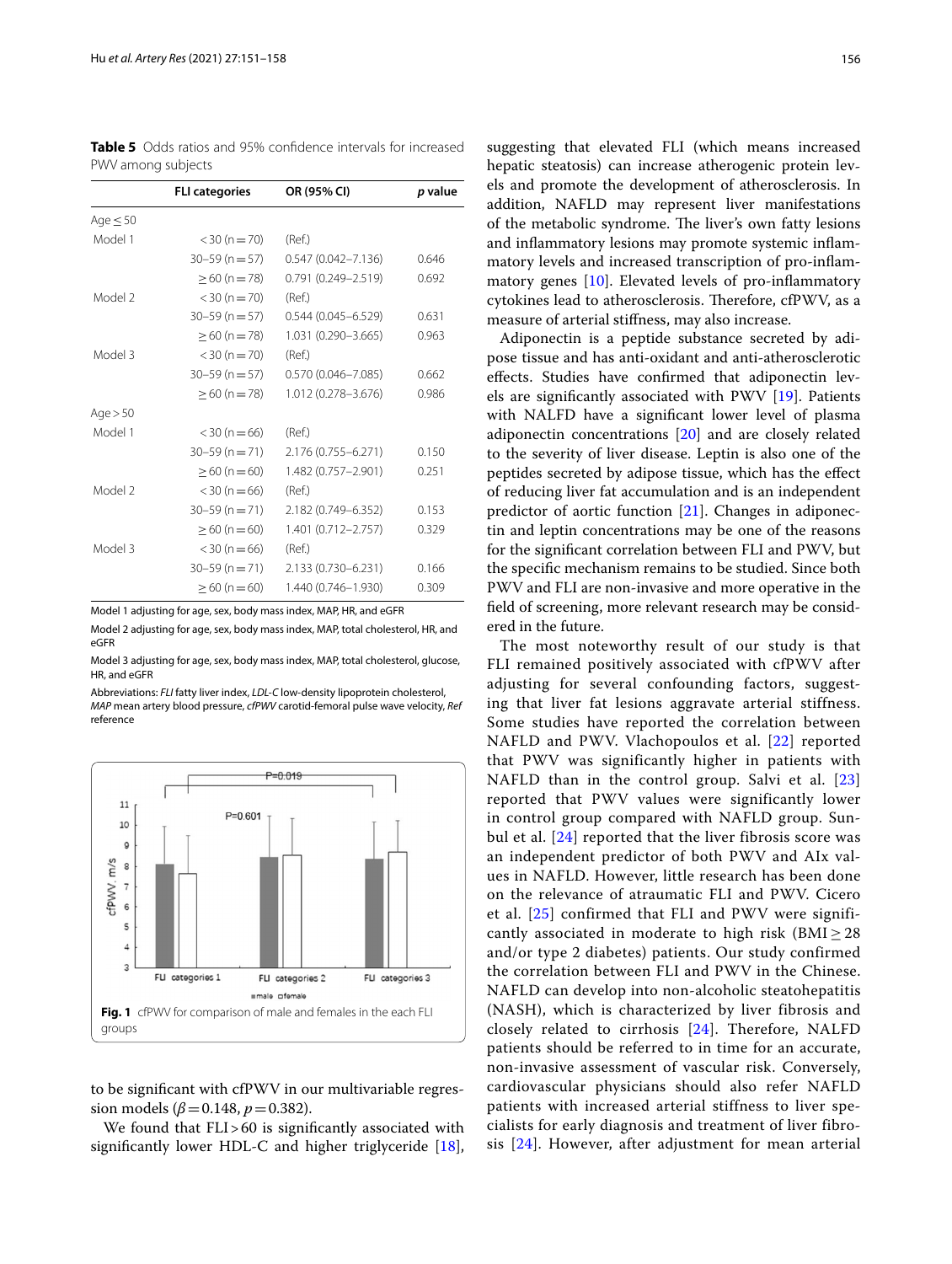blood pressure and other confounding factors, cfPWV in all of the models was not significantly associated with intermediate fatty liver index or hepatic steatosis group compared to those with FLI < 30. In interpreting the results, it is important to note that the relationship between cfPWV and blood pressure can be due to the dependency of cfPWV on blood pressure at the time of measurement or pressure-related remodeling of the arterial wall. The finding of a higher correlation for cfPWV with SBP than for DBP suggests that the possibility of remodeling effects of blood pressure on arterial stiffness. These two effects are not easily separated statistically. We calculated the CAVI0 according to the published formula [[26,](#page-7-20) [27](#page-7-21)] to analyse the correlation between FLI and CAVI0; however, we did not find any significant correlation between FLI and CAVI0. The measurement of a pressure-independent stiffness index or the computation of a PWV ratio/"gradient" [[28](#page-7-22)] would be an important intermediate marker in future studies.

This study showed that the effect of increased FLI on PWV changes by gender, which may be due to confounding factors such as gender-specifc efects on hemodynamics. Women have more hemodynamic infuence factors, such as estrogen-mediated vascular relaxation, shorter length of the arterial tree, diference of fat distribution and heart rate  $[29]$  $[29]$ . The presence of adipose tissue is more likely to act as a cushion, afecting the final PWV measurement. Therefore, it is necessary that gender grouping studies be conducted.

Our study also suggests that in Chinese males FLI is significantly higher than in females. This was similar to other studies [[30](#page-7-24)] that showed that when using FLI to diagnose NAFLD, the incidence in males was higher than in females. This may be due to the fact that FLI is based on a combination of BMI, waist circumference, serum triglycerides and GGT levels, and diferences in fat distribution and BMI between male and female can afect the outcome. In addition, the prevalence of NAFLD in Chinese males before the age of 50–55 is higher than that in females, and the prevalence in females increases rapidly and is even higher than that of males [[1](#page-6-0)]. Failure of age-standardization may also be one of the causes of gender diferences in FLI.

In addition to FLI, this study also suggested a signifcant correlation between age, blood pressure, and PWV, similar to other studies [[31\]](#page-7-25). With age, there are many changes in blood vessels, such as decreased elastin content, increased collagen content, change in type of collagen, and collagen cross-links from advanced glycation end products. These changes will reduce the elasticity of the vessel wall and ultimately lead to an increase in PWV  $[31]$  $[31]$  $[31]$ . The mechanical stretching

force of the arterial wall determines the stifness of the artery, so PWV is related to the physical expansion of blood pressure on the arterial wall.

There are several limitations in the current study. First, the study was performed by cross-sectional design, and so it cannot provide predictive values of FLI on the progression of arterial stifness. Second, due to the type of cardiovascular assessment conducted, there is lack of data on antihypertensive medication and smoking status.

# **5 Conclusion**

cfPWV, as a measure of arterial stifness, is higher in the NAFLD group when compared to that in normal groups. Fatty liver index is positively associated with arterial stifness in a Chinese population.

#### **Acknowledgements**

We gratefully acknowledge the invaluable assistance of the physicians of the Department of Geriatric Medicine Ruijin Hospital, Shanghai Jiaotong University School of Medicine; the study would not have been possible without their support.

#### **Author Contributions**

AA and J. Zuo contributed in study conceptualization and writing (review and editing) the manuscript. J. Zuo, YH, HC, QW, BT and J. Zhao contributed in data curation, formal analysis. J. Zuo contributed in funding acquisition and project administration. AA, J. Zuo, IT, MB and PC contributed in supervised the project. J. Zuo, YH and HC contributed in writing (original draft) the manuscript.

# **Funding**

Project Supported by the National Natural Science Foundation of China (Grant No. 81500190), and Clinical Science and Shanghai municipal hospital new frontier technology joint project (SHDC12019X20), Shanghai Municipal Commission of Health and Family Planning (No. 2020YJZX0124, No. 20184Y0100). The data that support the fndings of this study are available from the corresponding author, [Jl Z], upon reasonable request.

#### **Declarations**

#### **Conflict of Interest**

The authors declare there is no confict of interest in the current study.

#### **Author details**

<sup>1</sup> Department of Geriatric Medicine, Ruijin Hospital, Shanghai Jiao Tong School of Medicine, No. 999, Xiwang Road, Shanghai, China. <sup>2</sup>Daning Community Health Service Center, Shanghai, China. <sup>3</sup> Department of Biomedical Sciences, Faculty of Medicine and Health Sciences, Macquarie University, Sydney, Australia. 4 Clinical Research Center, Ruijin Hospital, Shanghai Jiao Tong School of Medicine, No. 999, Xiwang Road, Shanghai, China.

#### Received: 30 January 2021 Accepted: 23 August 2021 Published: 15 October 2021

#### **References**

- <span id="page-6-0"></span>1. National Workshop on Fatty Liver and Alcoholic Liver Disease, Chinese Society of Hepatology, Chinese Medical Association, et al. Guidelines of prevention and treatment for fatty liver disease: a 2018 update. Zhonghua Gan Zang Bing Za Zhi. 2018;26(3):195–203.
- <span id="page-6-1"></span>2. Younossi ZM, Koenig AB, Abdelatif D, et al. Global epidemiology of nonalcoholic fatty liver disease-meta-analytic assessment of prevalence, incidence, and outcomes. Hepatology. 2016;64(1):73–84.